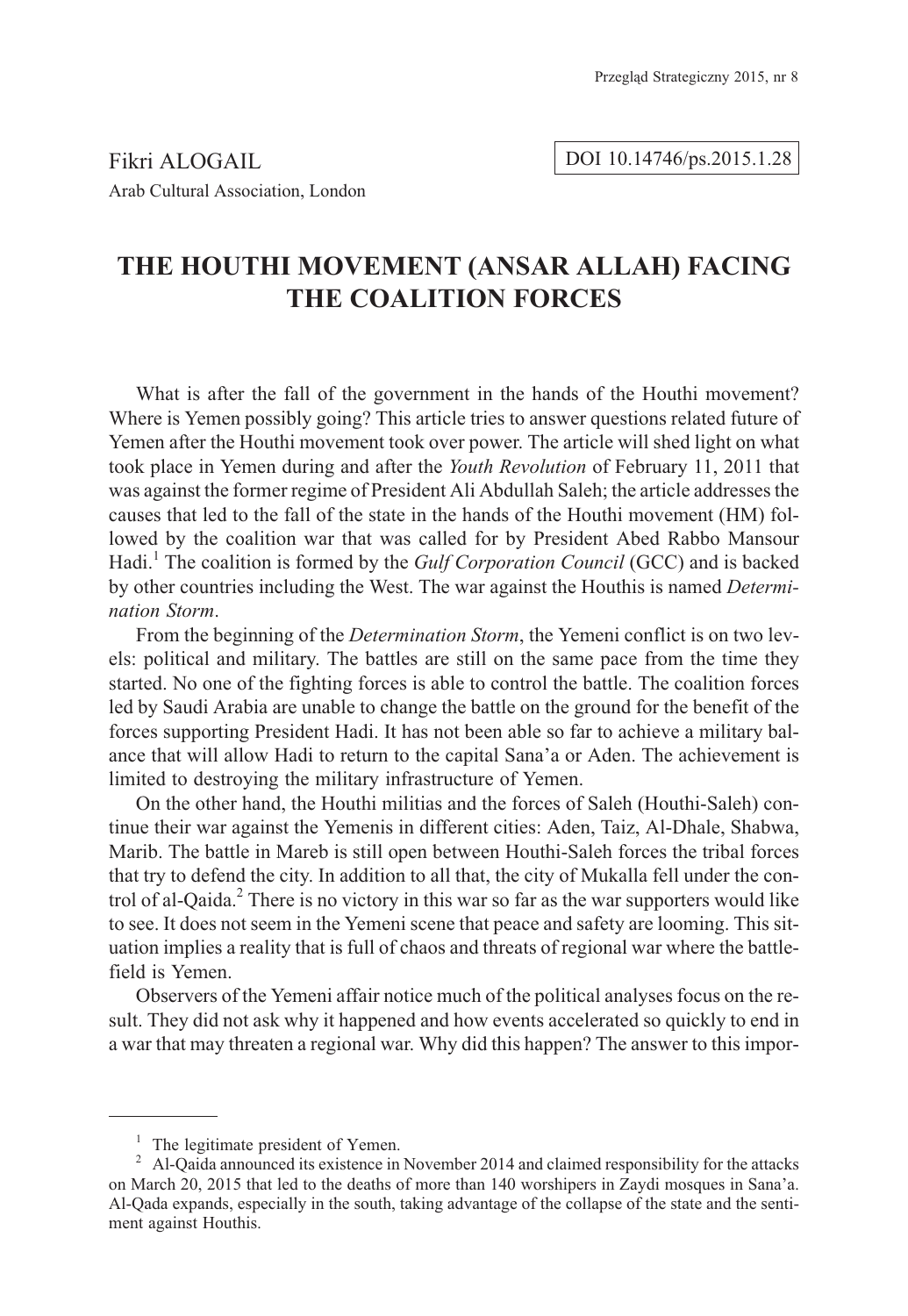tant question would give a clear vision for the future and an answer to the most important question: what will happen after this war?

#### **INTRODUCTION INTRODUCTION**

Following coming to power in 1978, Saleh involves active actors in power after stripping them from their armed forces. He tries to find a balance between these powers and this led to the formulation of a common for umbrella for all. There was the establishment of (GPC) in 1982. He also worked on the formulation of a national charter; the texts of it reject affiliations to parties, religious sects, regions and calls for unity. The National Charter (*almithaq alwatani*) has been written in moderate Islamic language without many details. When the Iranian Islamic Revolution took place, the north of Yemen welcomed it. But this official welcoming of the revolution changed quickly when the war erupted between Iran and Iraq. Yemen stood with and supported Iraq. The support to Iraq against Iran includes military forces. The Yemeni President Ali Abdullah Saleh is of the few Arab leaders who visited the battlefields at that time. Yemen not the only one among the Arab countries who has this position but all Arab countries supported Iraq. This is because Iraq was seen as the defender of Arab nationalism and the Gulf for the liberals. The eyes of Khomeini were then on the Gulf. The Yemeni supportive position to Iraq continued until the end of the war in the late eighties.

This position of Yemen is of course kept in the memory *Twelver Sect* leadership in Iran. This sect does not forget the wrongs that took place in history. Despite that position Yemen does not cut ties with Iran. It did not take any security measures against any practices by the Iranian embassy in Sana'a and the arrivals from Tehran. There was not anything on the surface; Yemen thought it was safe from what is going on between Iran and Iraq. But in fact there were underneath preaching Shiite activities during the eighties. This is confirmed by the Yemeni Deputy Prime Minister for Defense and Security Dr. Rashad al-Alimi. He said it in his speech before the parliament in June 2008.

The first thoughtful move according to some observers began in 1982 by Salah Ahmed Flutah who established in 1986 *Youth Union*. Part of what was taught a subject about the Iranian revolution and its principles. This is taught by Mohammed Badr Eddin al-Houthi. With the advent of the year 1990, a lot of events accelerated in the Middle East in favor of the Zaidis in Yemen, including:

- Iraqi-Iranian war stopped; then the negative Yemeni attitude toward Iran is removed since Yemen stood with Iraq during that war;
- the death of the hard-line Khomeini in 1989 and the advent of the new Iranian President Hashemi Rafsanjani who tried to lead Iran in his peaceful and friendly policy with the Muslim world necessitated the political change in the principle of exporting the Iranian revolution. The export of a violent revolution changed into soft export although the same effect if not worse;
- the reunification of Yemen in 1990 produced an important basis of the political and intellectual pluralism. This political shift allows the establishment of political parties that benefited Zaidi activists to build ties with Iran and took advantage to build their political agenda.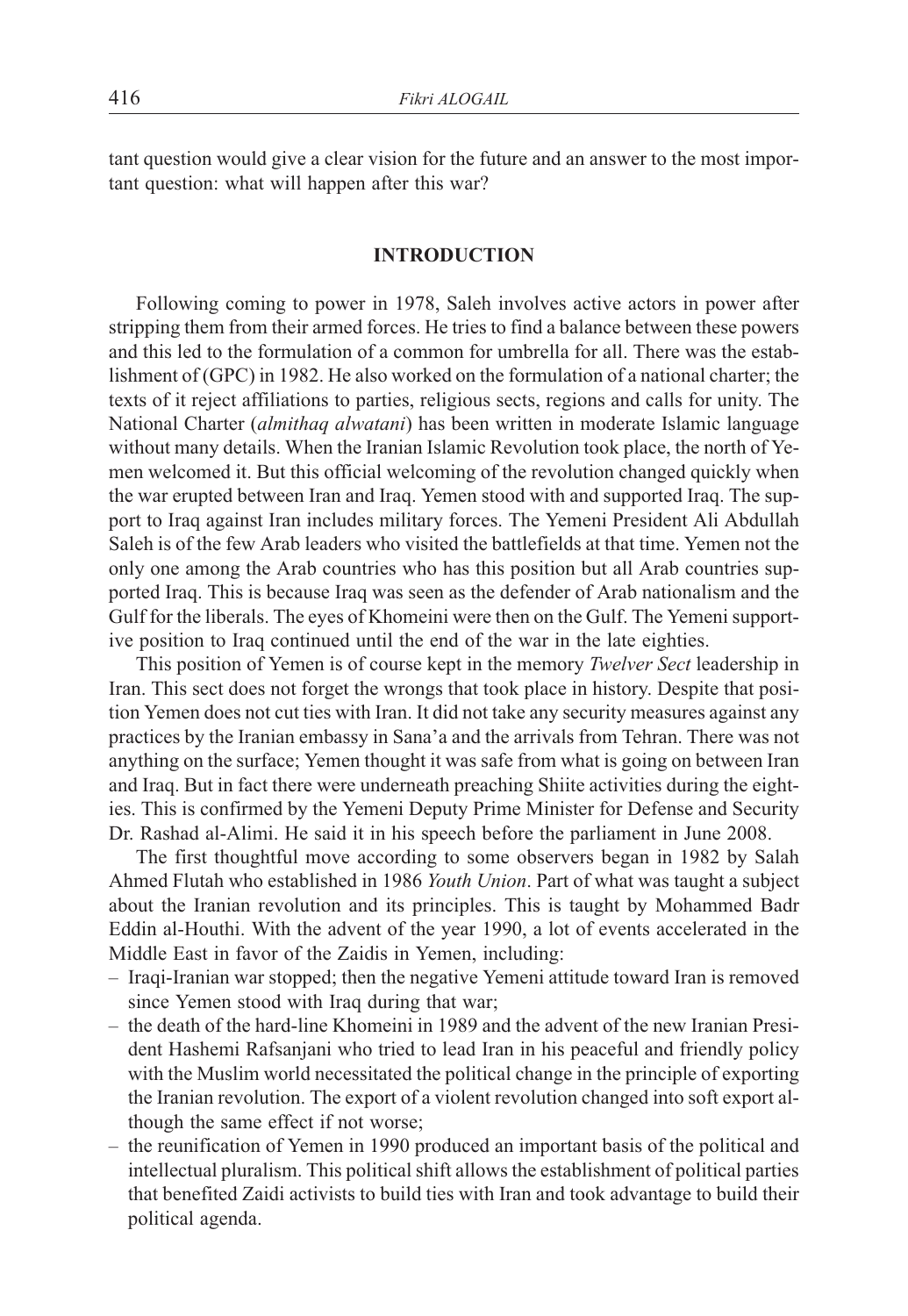## THE BEGINNING OF THE HOUTHI MOVEMENT **THE BEGINNING OF THE HOUTHI MOVEMENT – ORGANIZING THE** *YOUTH FEDERATION*

The group of *Believing Youth*, which was built on the remains of the group *Youth Federation* appeared with the Yemeni unity and the Declaration of political pluralism in 1990. It began its activities with many summer cultural centers that teach religious sciences of the Zaidi doctrine under the supervision of a number of Zaidi scholars in the province of Saada. This was chaired by Sheikh Mohammed Yahya Salem Azzan at that time. This was a religious and cultural forum that has nothing to do with military or political action. This is in accordance of the establishment statement. Mohammed Yahya Azzan – the former Secretary General of the *Believing Youth* – says "that the Youth Federation was a cultural, educational and intellectual institution concerned with the formation of personal religious scholars of the young people. The establishment was from 1990 to 1994. This was the stage of establishing so we were putting amendments to everything: recruiting new workers, thinking of studying new things, introducing new activities including new ideas and visions. Thus the establishment phase lasted all those years. Then the boom of the Youth Federation is from 1994 to 1996."

Mohammed Azzan says, "that the idea of the *Believing Youth* was religious: a forum for the young people to teach them some religious and intellectual classes. It was intended to educate the young people and to get them out of narrow-mindedness and intolerance and the like but Brother Hussein Badr Eddin al-Houthi and adopted an error of a new approach" (Al-Sharq Al-Awsat, 2007).

In 1996, a split originated within the *Believing Youth* and according to Mohammed Azzan: $3$  "the dispute was about the curriculum; this was in 1999. The difference increased among the *Believing Youth* and we kept that away from others, fearing others to make fun of us. We feared returning to the periods of bickering and exchanging of charges against doctrines. We want to cling to what is left of agreements. After a debate and negotiations lasted for a month in Sana'a, we had to accept the amendments in the *Believing Youth*. This includes the expansion of activities on the basis that the summer centers are to be part of the activities and each year is to be led by a team."

Mohammad Azzan says in 2002 the slogans of Hussein Badr Eddin al-Houthi (*Death to America, Death to Israel*) appeared. Little by little, the followers of show a kind of exaggerated reverence to the handouts,<sup>4</sup> which were written from audio tapes recordings. The ideas were strange for those who know the Zaidi thoughts. M. Azzan confirms that after knowing that the *Believing Youth* found a lot that they not agree with. They made clarification and attempts to stop or reduce this. They showed that these statements do not represent them. They explained they do not bear the consequences; that was not only their position but the position of other religious scientists. The trends began disputes over school districts in Saada. This lasted until the first war with the government in 2004 (Al-Arabia.net, 2007).

<sup>&</sup>lt;sup>3</sup> Mohammed Azzan shows himself more independent after his refusal to participate with the Houthis. He announced his independence from them though he is one of the leaders of the Believing Youth. He was removed by the Houthis because he is not from *al al-bayt* descents; the Houthi media

 $4$  Lectures or handouts that are photographed and distributed to students.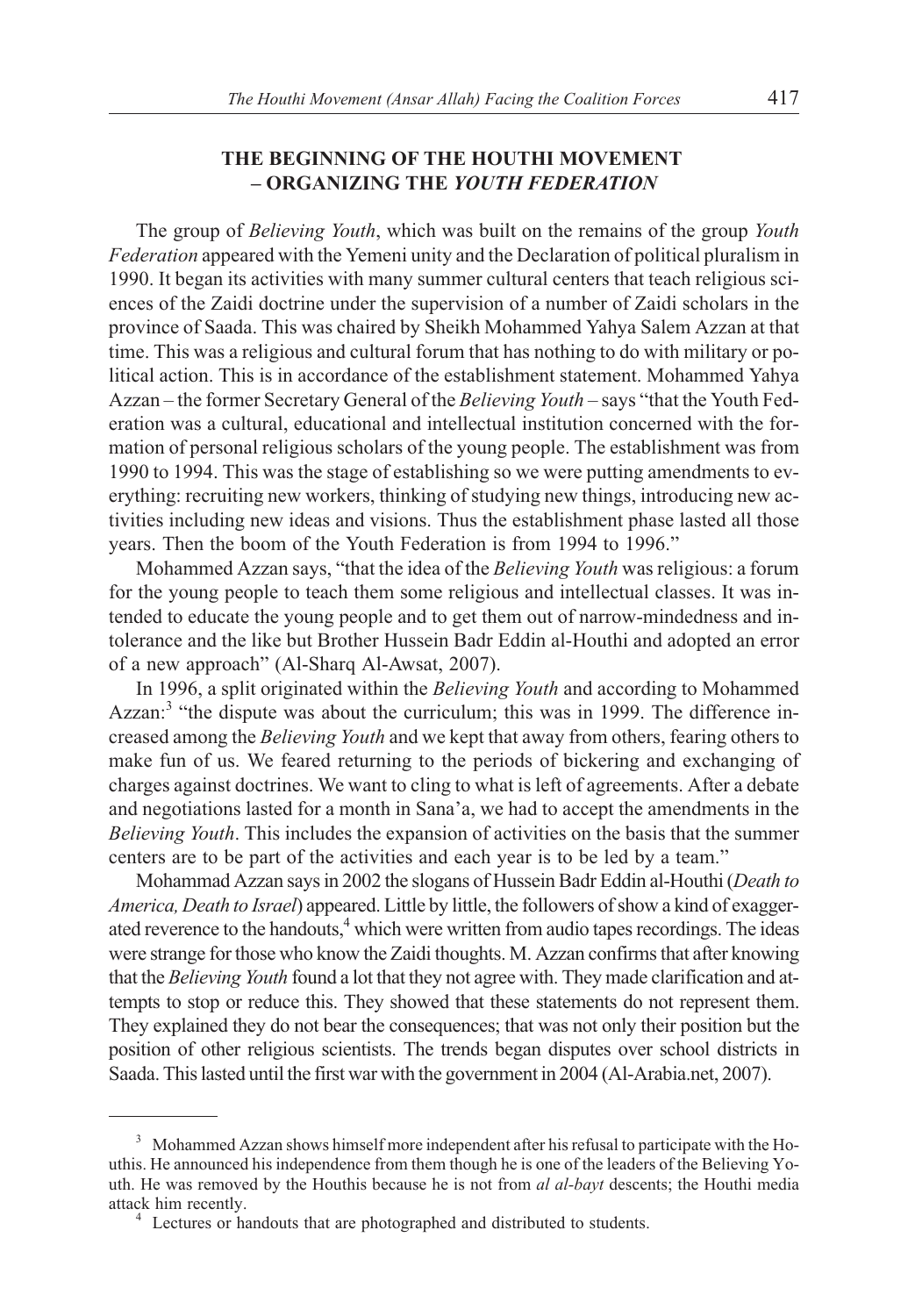Hussein al-Houthi was able to lead the *Believing Youth* since he is seen as a religious leader from the Prophets' descents. Under the pretext of working for the Zaidi sect that was kidnapped by the Wahhabism – a sect spreading in Saudi – according to Houthis. He managed to organize and sweep the Zaidi regions through the religious lessons that were cultural activities. Little by little, this group began to gain ground in the Zaidi areas: Saada, Al-Jawf, Amran, Sana'a, Dhamar and Hajjah. It was Hussein al-Houthi who led a rebellion in Saada<sup>5</sup> later (Al-Shareaq Al-Awasat, 2007). He knows well he will not be able to overthrow the government in Yemen at this stage, especially the unified Yemen that is geographically big, knowing that the followers of the Zaidi sect represents less proportion than it was before unification and as a result of a lot of Zaidi areas that became Sunnis due to different reasons. Therefore, it seems the Houthis have a goal to build a strong intellectual movement on doctrinal and sectarian grounds that is loyal to the sect to achieve a degree of cohesion among its followers.

The Houthi was able to create some intellectual relationship with Iran, where he stayed with his father after the war of 1994. Some sources indicate that Hussein al-Houthi received high qualification in Iran and other Arab states that have Shiite presence for the sake of carrying out this role on the basis of the interests for both sides. The HM followed the same methods followed by the Shiite groups that are backed by Iran; where cultural work, military training, mobilization of sectarian extremism and creating a sectarian hatred that criticize the existing situation but withhold to the principle of injustice – this is to create a kind of an explosive device ready to be used. The Houthi began on this basis work from his locality in Saada that has the sectarian and tribal loyalty. Then he expanded the influence in the areas that have the sectarian belief: Al-Jawf, Hajja, Dhamar and Sana'a.

It seems there were from the government who sought to take care of this movement to operate and run its activities under a safe umbrella. Here it must be pointed out that the move of the Houthis towards authority has received broad support from the Hashemite families and from the Zaidi scholars and judges who are linked with the Zaidi doctrine both in terms of intellect, benefits, and social class. In spite of their denial of the support in the beginning because the state still retains some of its strength but the situation changed after 2011. It became usual to announce that they are in one line with the Houthis. This is seen in many of the interviews that were conducted by the Houthi channel (Al-Masirah) in the streets during the sit-in camps before the fall of Sana'a.

#### **HOUTHI MOVEMENT AND ITS RELATIONSHIP WITH IRAN HOUTHI MOVEMENT AND ITS RELATIONSHIP WITH IRAN**

For the reader to understand the HM deeper, one first has to know the social component of this movement which is the Yemeni social layer called the Hashemite family.

<sup>&</sup>lt;sup>5</sup> The Houthi logic is based on sect. Mohammed Azzan claimed in a dialogue with Al-Shareaq Al-Awasat newspaper, saying that Hussein Houthi was alien to Forum; he said that the Young Forum was established on a religious basis. The Forum is established in Saada and most of the people from the Zaidi background but we were – and according to our documents – providing an open vision to others. We meet with others or agree with them where there are shared concepts. There was a campaign in 1997 and 1998 against us from Zaidi people that we make Zaidi sect Sunni.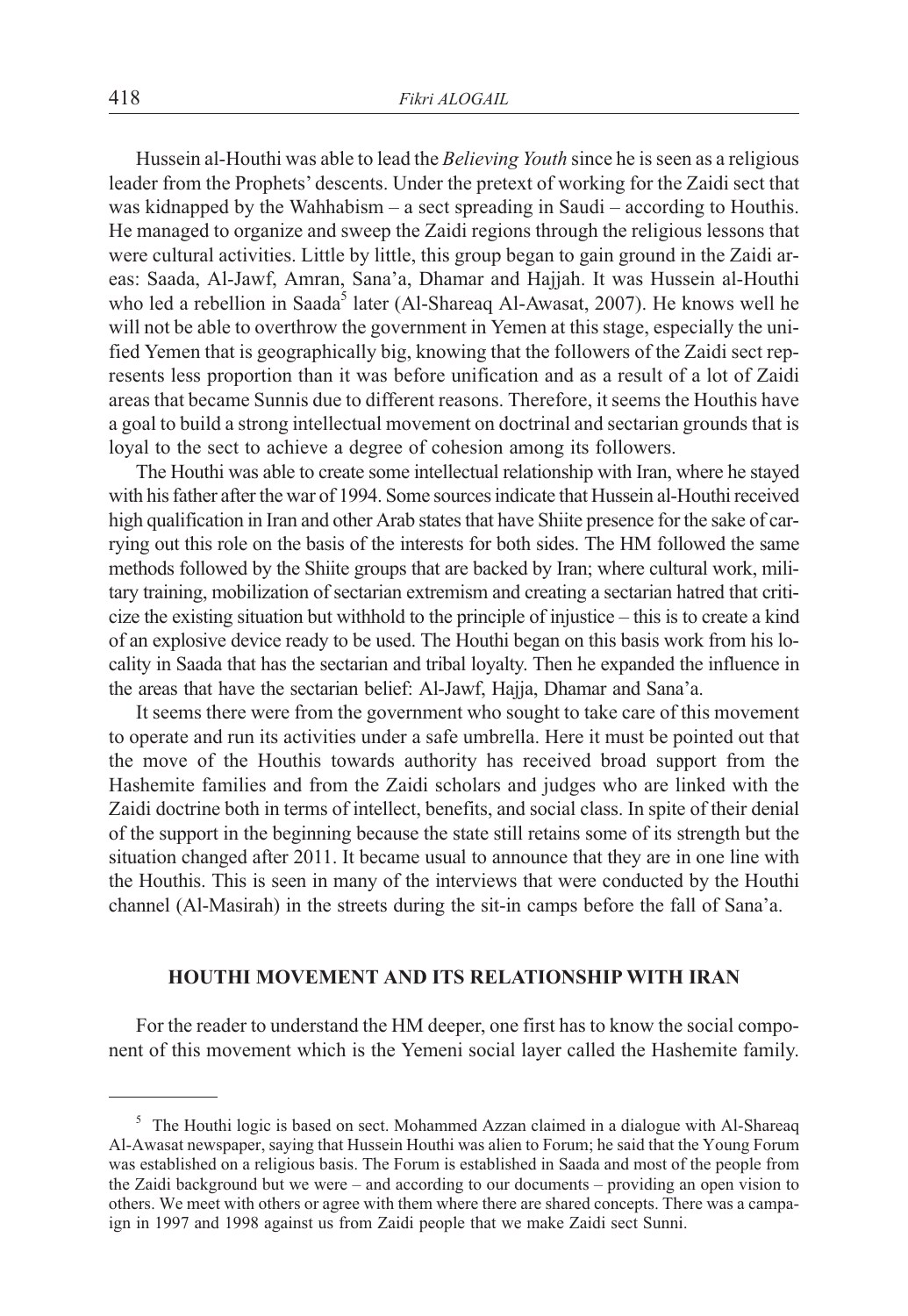This family ruled parts of Yemen in different periods. The revolution of September 1962 was against its rules. Yemen was moved as a result from the Royal to the Republican system.

By looking at the kings and princes of this family over a thousand years, one can see to what extent this family (the Hashemite) has adopted force and violence in extending its influence. Because this social layer had lived in an atmosphere of power and authority for a long period before the establishment of the Republic, it has equipped itself during those periods – and later to a lesser extent – much of the social, political and economic privileges. This family felt after the September 1962 revolution that it has withdrawn them the privileges they had enjoyed before. The generations of this family inherited a sense of injustice and a sense of not being loyalty to the Republic. Through the recent events in Yemen and the support given to the HM from these families (the Hashemite) in Zaidi areas, we can say for sure that they were throughout the republican era looking back to the royal ruling. This is what already occurred with the emergence of the HM. It was not unusual for the majority of the Hashemite family in the Zaidi areas (Saada, Al-Jawf, Amran, Sana'a, Dhamar and Hajjah) to join this new movement. This support is either straightforward or through the logistic support from political institutional sites here and there.

These alone were not the elements of power in the HM. The movement has been able to recruit the remnants of the Hashemite loyalty among some families and tribes in the Zaidi areas; for this most fighters of this movement are from these areas who do not have qualifications except carrying guns. It is from this mixture the HM was formed.

One of the elements that helped the movement to achieve strong linkages with tribes is the characteristics that these tribes have. The majority of these areas belong to *Zaidi Doctrine*. Thus the sectarian interest meets the family loyalties to form the identity (Doctrine and Tribe) of these areas. The affiliation of the majority of these areas is either religious (being Hashemite) or supporters of the Hashemite. In these areas illiteracy and ignorance dominate and less Education in those areas. These areas are closed and they little mix with others due to difficult geography or cultural closeness. These make these areas till recently out of the authority of the country. These areas also lack modern constructions and basic services (electricity, water, phones, and educational or health institutions. Often people depend on agriculture, grazing or trade; those areas are almost remote places.

On the other hand, many of the Hashemite Zaidi families were able to be judges and they have access to high positions in the government; some ministries like Endowment and Justice were in their hands. This spread in the government institutions helped Houthis in their war against the government. These were like the hidden supporters for the Houthis and part of the political agenda for them.

In a letter by Badr Eddin al-Houthi to Jawad al-Shahristani, there is what refers to that. The letter says: "We have full knowledge of what goes on in the corridors of the ruling regime due to the presence of security agents in power; these agents are close to the members of the movement. We know our opponents of senior officials. They do not know that we have five ministers between supporters and advocates of our movement. We have four of the governors of the followers who harbor evil of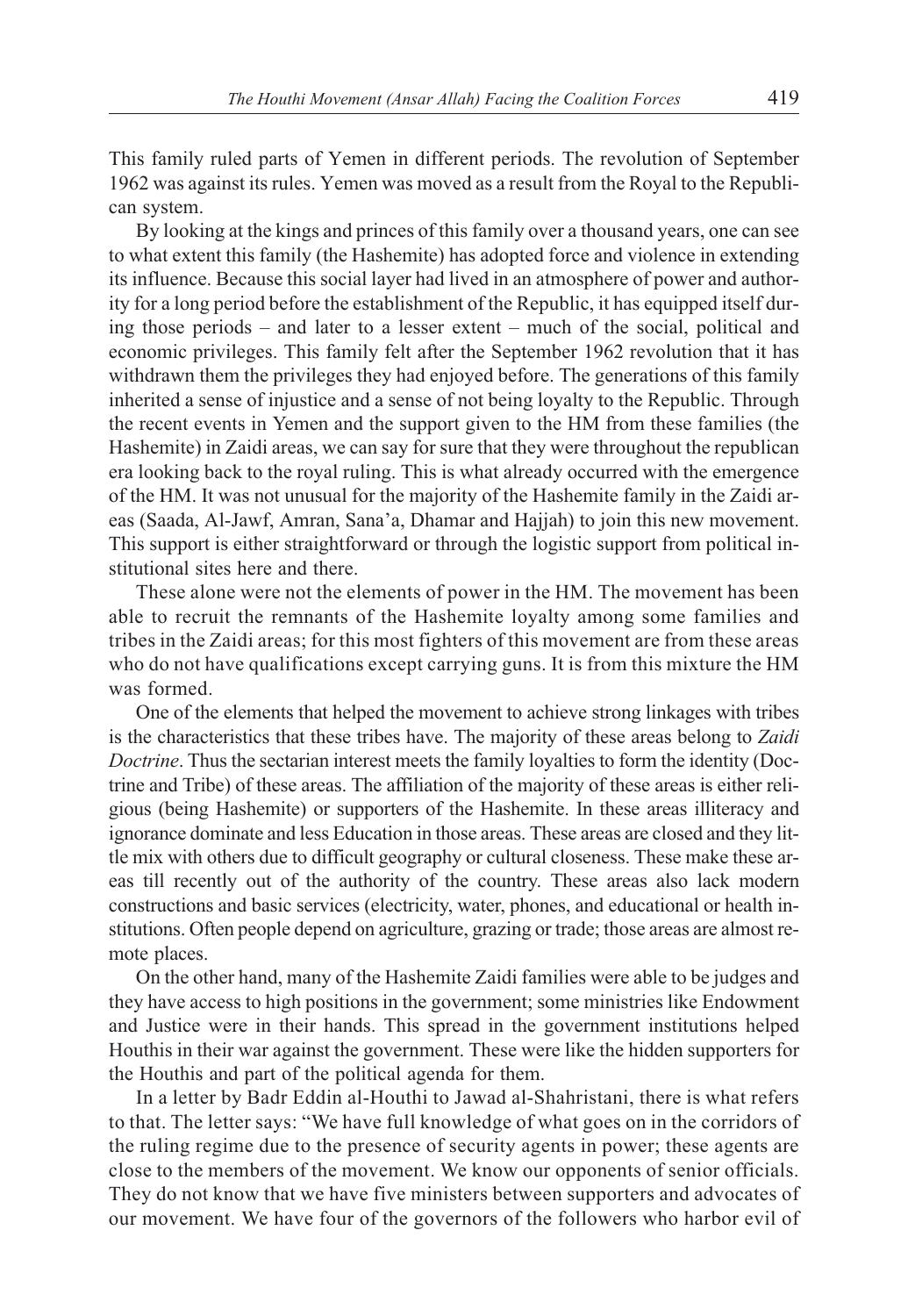the unjust rules in broad daylight. They work to support *Believing Youth* without fear." $\frac{6}{5}$ 

In addition to this the Houthis were able to gain the sympathy of people and win their love in areas suffering from poverty. They adopted charitable and humanitarian work in these areas that were ignored by the government. The charitable organizations usually do not reach these areas. They usually are limited with their activities to the outskirts of major cities. They presented a religious speech that touches the people's needs and according to the sectarian vision. Therefore the lectures of Hussein al-Houthi came mostly in simple colloquial dialect free of any complexity.

Among the issues adopted by the HM is what was said by Abdul-Malik al-Houthi, the current leader of the movement<sup>7</sup> where he said: "HM is a kind of public groups that move peacefully to oppose the US-Israeli attack on the Islamic world through the famous slogan: Death to America. Death to Israel, Curse the Jews, Victory to Islam. They call to boycott American and Israeli goods and the dissemination of Quranic culture in the face of ideological invasion. The movement is not a political party." (Al-Akhbar, 2008). The mobilization against Israel and America has its acceptance in Yemeni tribal circles that have emotion for the Arab and Islamic issues. The Houthi slogan is like a response to a sentiment in the hearts of the Yemenis in those areas who stood in many cases with the Muslim issues both east and west.

The presence of weapons under the influence of the Zaidi areas helped to acquire weapons. One of the main arms markets in the area is in Saada (Al-Talh area). This gives the movement the ability to supply and provide ammunition to its followers. It is known also that arms are available in many northern provinces; often tribes acquire different and varied weapons.

The increase of people's dissatisfaction with the ruling regime and their complaints opened the way for the HM to put the idea of alternatives for the government: either to return to the Imamate – according to the letter of Badr Eddin al-Houthi to Jawad al-Shahristani or the coup against the regime. Abdul-Malik has pointed out that most Yemenis agree on "the tyranny of the regime and that it provided the people with only ignorance, disease, war and destruction," and that most of them unanimously agree on the need to change this reality. This is an important step that could be followed by other steps (coordination of positions and efforts, including change of the tragic and dark reality experienced by the oppressed Yemeni people. "He also expressed that Ali Saleh regime has no legitimacy. One asks does mean religious legitimacy; there is no religious legitimate for any unjust rulers: whether under the name of imam, president, king or prince. If the intended legitimacy refers to democracy, there has to be some coordination between practice of democracy and governance. As for why not resort to constitutional institutions rather than take up arms? We did not carry arms in order to achieve certain ambitions; we are active culturally, socially, politically and through peaceful

 $6$  Letter of Badr Aldin al-Houthi To Jawad al-Shahristani sent before years and was published by several Media, e.g. Site Marib Press in  $10/25/2008$ . Though this was not documented but is these issues are closer to reality. The details of the documented were published in book (Al-Zahar wa al-Hajar, p. 353–355). It was Re-published in a book (Bawaeq Rafidaht al-Yaman).

He took over the leadership of the movement after the death of his brother Hussein in 2004.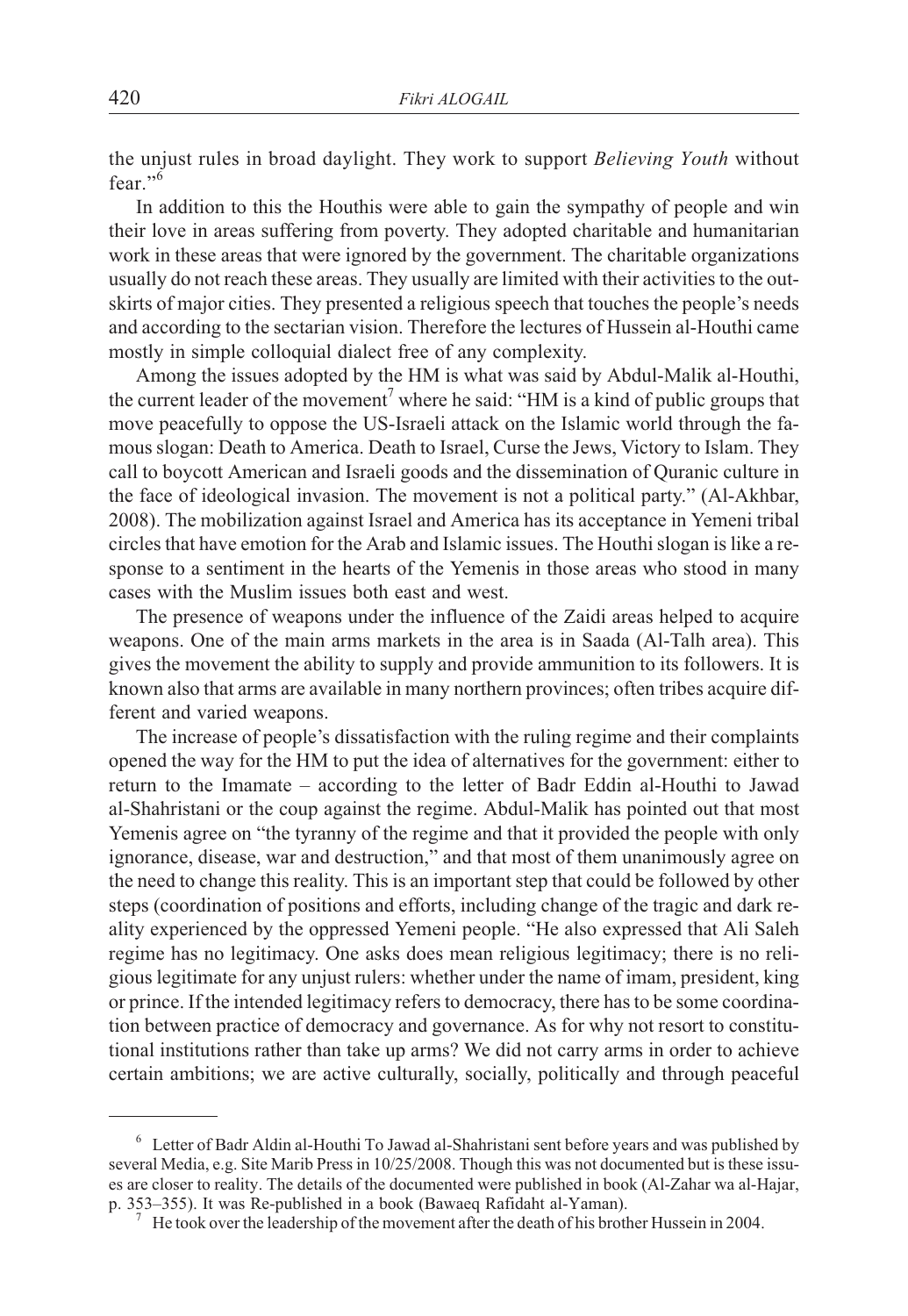means. The government is the one that took up arms against us and treated us with violence and without justification." (Al-Akhbar, 2008).

Trying to set the imam is seen as a way to find religious authority. In this way, the Houthis are trying to come to this end and through stages. Here Houthis meet with the Iranian revolution in the goal of restoring the rule of (*al-albayt* or for the descents of the Prophet); this is according to the letter of Badr Eddin to al-Shahristani.

The strategy pursued by the Zaidi in their quest for power is to have faith in the period as a political necessity; they do not abandon this strategy: progress of pretexts: political and military action. Their history is full of examples of this; the first motto is to call the principal ruler to establish Al-Sharea or justice, being the main one responsible in front of God for applying justice. This is followed by calming injustice suffered as a result of his opposition to the darkness. This is followed by seeking to lift the injustice on the vulnerable: combating corruption and the corrupt. This is all under providing advice and fighting injustice and evil. This can be seen in the HM where the first slogan is to establish Sharea and get rid of American dominance and rejecting the ones who have ties with it; here it refers to Saleh (herein Saleh). After that the first war that was waged in 2004, which ended only with the death of the movement's leader Hussein al-Houthi, the movement raised the slogan of political and intellectual injustice to the followers of the Zaidi sect. The Houthis were able to withstand five other wars fought by the Yemeni army against them with the support of members of the Islah Party and some tribes. This went on till 2011 where the political equation was changed. The friends of yesterday's enemies became today's friends. The rebellions who were living in the mountains and caves in Saada became partners in the revolution against the former regime. That was the umbrella for all parties in the country. The new slogan for all was to overthrow the corrupt regime, including the Houthis.

It has been estimated that the HM followers who were brought up under this doctrine in about fifteen thousand people. This is according to several interviews with Mohammed Yahya Azzan. Some figures increase the numbers into twenty-five thousand people. They do not doubt these followers as supporters of ideas, love and sympathy for the strategy pursued by the Zaidi<sup>8</sup> in their quest for power is to have faith in the period as a political necessity; they do not abandon this strategy: progress of pretexts: political and military action. Their history is full of examples of this; the first motto is to call the principal ruler to establish al-Sharea or justice, being the main one responsible in front of God for applying justice. This is followed by calming injustice suffered as a result of his opposition to the darkness. This is followed by seeking to lift the injustice on the vulnerable: combating corruption and the corrupt. This is all under providing advice and fighting injustice and evil. This can be seen in the HM where the first slogan is to establish Al-Sharea and get rid of American dominance and rejecting the ones who

<sup>&</sup>lt;sup>8</sup> The political Zaidi experience produced three types of rulers. First: the Imam who has all the conditions. The second is the one who did not meet all conditions of leadership. The third type of rulers could be called the political incubator where the Imam grew up. The Imam leadership inherited by position of the Imamate without regard to that list of conditions set by the theorists of the doctrine. This appeared in the era of Qasmiyeh State or what some call the third Zaidi state (between the  $16^{th}$ – $20^{th}$  centuries).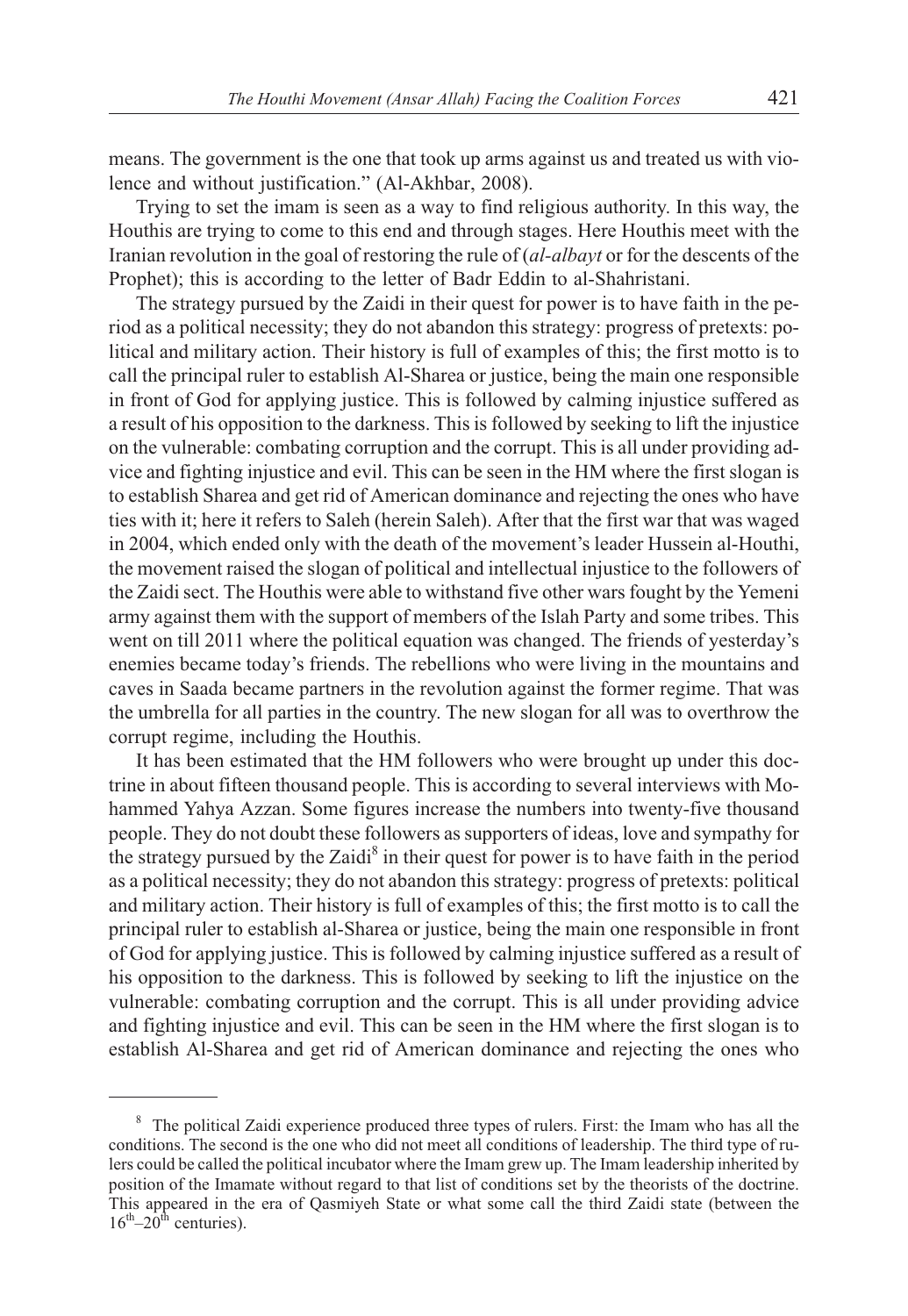have ties with it; here it refers to Saleh. After that the first war that was waged in 2004, which ended only with the death of the movement's leader Hussein al-Houthi, the movement raised the slogan of political and intellectual injustice to the followers of the Zaidi sect. The Houthis were able to withstand five other wars fought by the Yemeni army against them with the support of members of the Islah Party and some tribes. This went on till 2011 where the political equation was changed. The friends of yesterday's enemies became today's friends. The rebellions who were living in the mountains and caves in Saada became partners in the revolution against the former regime. That was the umbrella for all parties in the country. The new slogan for all was to overthrow the corrupt regime, including the Houthis.

The political performance of the Houthis demonstrates intelligence and wisdom; they raise slogans that stand with the demands of the people. They claim their reluctance to power; they presented independent candidates for the presidency of the government. They selected competent and capable scientific and academic candidates, such as Professor Ayoub Al Hammadi. This may refer to the potential forces that stand behind their planning and internally and external support. However, on the ground they extend their authority tough they declared their refusal to be part of the government. They became the force on the ground imposed their authority by force. They are after immediate and future gains and this is obvious to any observer.

The popularity of HM increased by the prominence of the Lebanese Hezbollah in the Arab media in recent years. Hezbollah appeared as a resistant Islamic party though it is a Shiite party. Ordinary citizens in Yemen accept the idea of Hezbollah's resistance and victory. This is in a time when the nation needs a glimmer of light to feel proud over its enemies. What happened in Iraq, where Shiites are enabled and became a dominant force that controls the reins of power under occupation is deemed for the Shiite region as the hope they would like to achieve in the countries in which they have a relative and an influential presence. Iran also presents itself as a strong state and as defender of Islam in the confrontation of the West and Israel. Iran stood with the Palestinians. This is when countries like Saudi Arabia and Egypt abandon this role. They even appear as conspirators against jihadist movements in Palestine and Lebanon. This is in addition to the tendency of the Shiites to show towards Sunnis what they do not really think about them – this is part of belief called *Taqwa* – a kind of hypocrisy towards the Sunnis by calling for living with these communities but working to subdue them.

These events provided ground for the Shiite preaching in the region and marketing these ideologies in the Sunni countries; the aim is reviving the dream of the Shiite Crescent. Previous scientific and research efforts have warned against this. Iran stands fully behind this because of its impact on its national agenda and plan of expansion in the region, which has long been dreamed of since the revolution. Yemen was the target within reach since it has the Shiite presence that has chances of being able to have power.

The close relation between the Shiite in Iran and the Houthis does not represent a major threat to the intellectual Zaidis. The interests that meet do not necessarily entail abandoning old beliefs, especially among Shiite communities. They understand each other historical and ideological specificities. On the other hand, the *welayat-e faqih* itself is a breakthrough in the thought of the Imamate; it is a revolution in the theory of waiting for the expected Mahdi. At the same time, it represents a convergence with the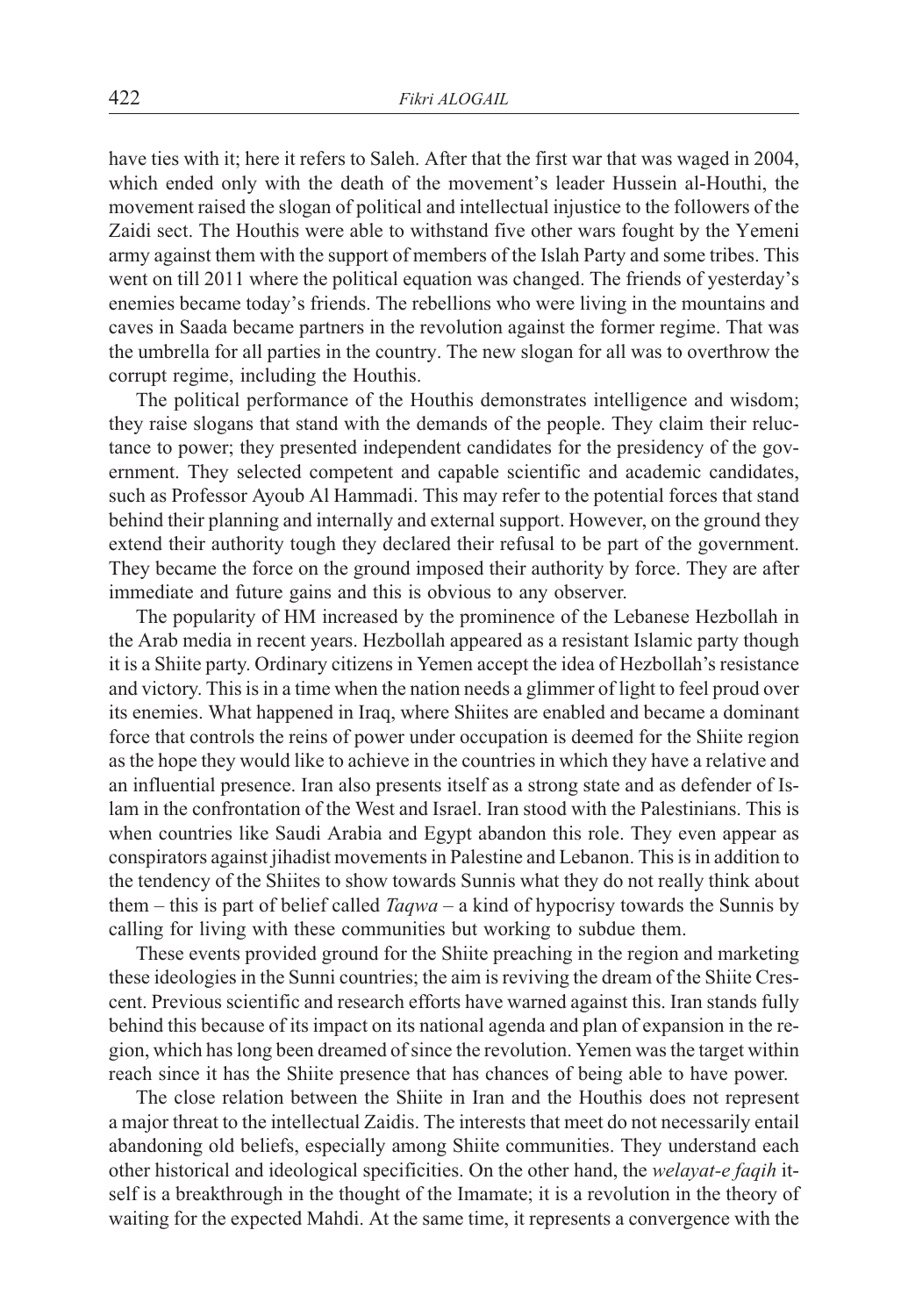theory of the ruling system with the Zaidis. Both see the jurist or Islamic scholar as the one who has the right of the highest authority in the state. *Welayat-e faqih* has been likened with the *Twelver Faqih* or the guardian with the Zaidi thoughts. This is with a significant of time difference where the Zaidis have this idea in more than a thousand years. What's wrong then for the Houthis from trying a political experience that has its ancient roots in the Zaidi thought? Assuming it is a new experience, the innovative area of freedom with the Zaidis could accept this kind of religious government within the republican system. There is no doubt that Iran that has eighty million people and four million barrels of oil a day makes all Shiites sects in the world try to be allied with such a rich country even if they provide a bit of concessions to please Iran, being the only country in which the Islamic government is Shiite.

Yemen's interior minister has talked about Iran's support for the Houthis, saying: "Iran devoted its official media like Tehran radio, Al-Alam channel to support the rebels in Saada." He pointed out that the previous acting Iranian agent was keen to go to Mecca to perform Umrah – he performed Umrah dozens of times; he goes by land through Saada. This is to provide material support to the Houthis. The Iranian ambassador to Sana'a insisted repeatedly to go to Umrah through Hajjah where there is a group belonging to the Houthi; but the Saudi embassy in Sana'a refused to give him Umrah visa by land and give him an option to go by air to go to the holy land. He added that the Iranian officials say they are with the Yemeni unity and against sabotage; but reality is different. The interior minister urges the official position in Iran to be clear on what is happening in Saada, pointing out that, as a security person he knows that Iranian intelligence has a major role in mobilizing and recording demonstrations in the streets of Tehran in front of the Yemeni Embassy to show their sympathy and support for the Houthi rebels against the Yemeni government (Eylaph, 2007).

The same accusation repeated by the former Yemeni Foreign Minister, Abu Bakr al-Qirbi who said: "I have already announced the presence of some connection to Iran and Libya on what is happening in Saada. The Deputy Prime Minister and the Interior Minister explained that the Iranian support of embracing the Yemeni religious leaders in their institutions. This is in addition to the promotion of terrorist acts through the official media; this is incompatible with the Iranian official confirmation that Iran is with Yemen's unity and stability. This is to call upon brothers in Iran to translate this concern into practice. With regard to Libya<sup>9</sup> (Al-Arabia, 2007), we welcome their clear position and its condemnation of the rebellion in Saada. We requested the funds provided for some Yemeni figures to be given for development in Yemen; this is the most effective and beneficial way for the two countries and their common interest."<sup>10</sup> (General People's Congress, 2007; Okaz, 2007).

It is no secret that the HM is an Iranian arm in the region, like the Lebanese Hezbollah. The Iranian leaders have become outspoken about this fact where there is no

 $9$  Al-Qirbi indicated in a statement dated on 15/5/2007 that the MP Yahya al-Houthi is in Libya. Hosting al-Houthi there gives sufficient evidence of the involvement of Libya and its support for the Houthis. Libya refused to hand him over to Yemen when demanded through the Interpol to cross-qu-

<sup>&</sup>lt;sup>10</sup> General People's Congress Net (in 03/06/2007, quoted from Okaz (a Saudi Arabia newspaper).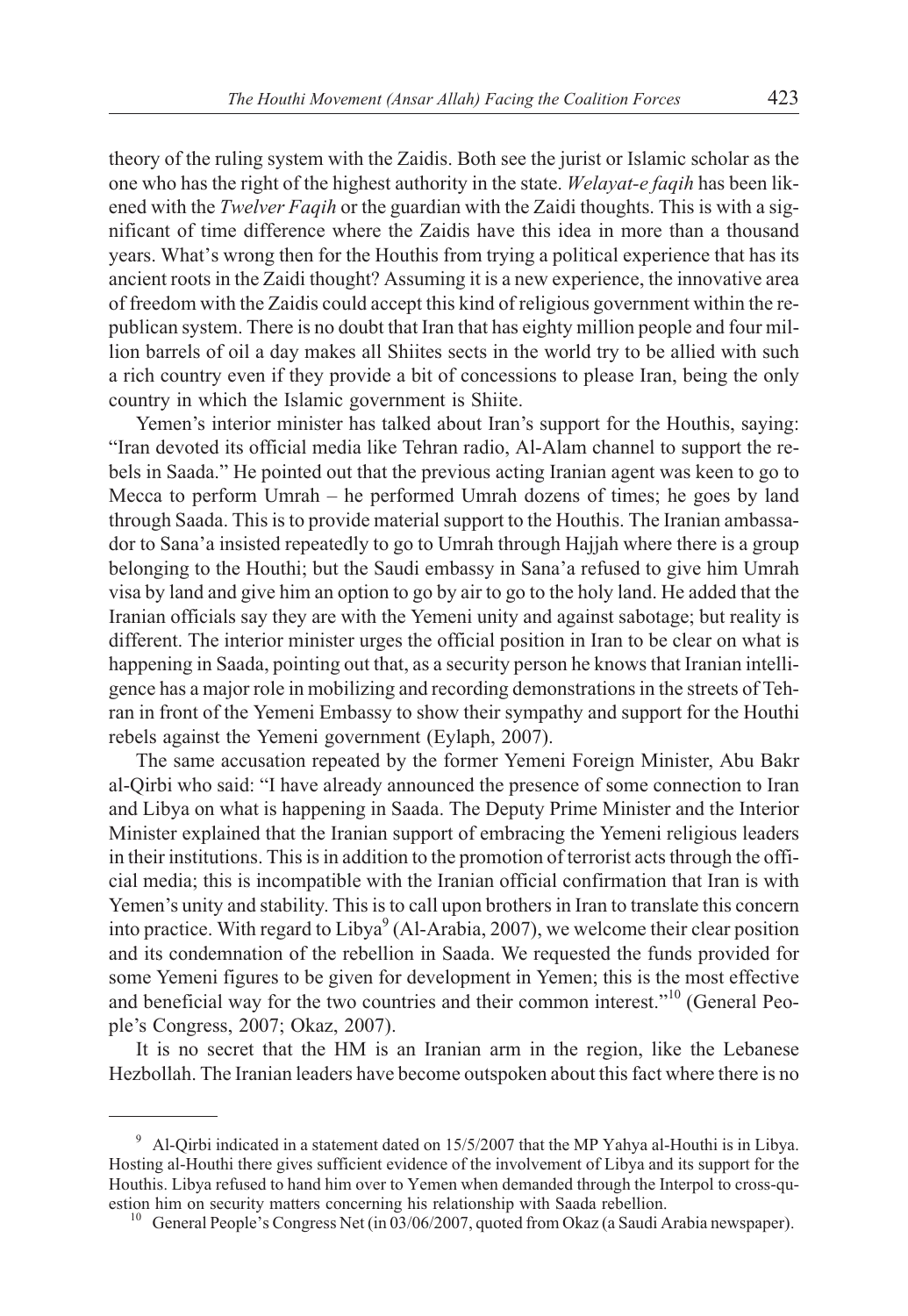need for confirmation. The Movement also recently benefited from a wave of hostility announced by some neighboring countries of the *Muslim Brotherhood* and of the Arab Spring, A number of regimes and political parties found in Houthis a weapon to overthrow the powerful *Muslim Brotherhood*. Thus the HM has benefited from social, historical, sectarian factors as well as from the existing regional and international conditions. It also did not miss out to take advantage of the weaknesses in the government.

It is expected that the political future of the Houthis will not be much different from the Lebanese Hezbollah; Houthis have been prepared in advance for this role in Yemen. They took their weapons against the capital Sana'a and other cities and they will not accept to be disarmed in the future. They are likely not to abandon their weapons; they will maintain them and use them as a pressure for their political moves.

#### THE ROLE OF THE RULING REGIME IN MAKING THE HOUTHI **MOVEMENT MOVEMENT**

Since the victory of Saleh's regime in 1994 war against the southern partner, the former president decided to think of passing power to his elder son Ahmed. Saleh is well aware of the size of the obstacles that stand in front of this ambition. He decided to remove the obstacles in a thoughtful way. He began with the internal obstacles: First: the leaders of the military regions are partners in power, wealth and regime. Second: the influential families, particularly al-Ahmar, Hashed tribe Sheikhs. Third: the strong opposition parties, particularly the Islah.

It is impossible for these three parties to accept the passing power from father to son and they are capable of preventing it. Once the war ended in 1994, Saleh began working on the implementation of this agenda in different ways. The beginning was with four leaders of the military areas who are considered the pillars of the regime. Two of them were eliminated in a helicopter accident, while the third was removed from his job. The fourth is the most intellectual – Major General Ali Mohsen – had an important role in the events of the revolution in 2011.<sup>11</sup> Ali Mohsen is the commander of the First Brigade. There were several attempts to remove from the scene but they all failed.

At the same time, the former president was actively engaged to arrange foreign files to solve the problems, which may constitute an inevitable obstacle before passing power to the son. On the top of these files is the border with Saudi Arabia, Oman, and Eritrea. He succeeded in settling these files and closed them in a manner deemed by

<sup>11</sup> Ali Mohsen the general commander of the first Armored Brigade rejected to be part of the regime after the massacre on Friday 18/03/2011 (than 70 of the youth revolution died). He announced his support for the Youth Revolution and that he would protect them. His army spread in the area and surrounds Youth Revolution, protecting them. Sana'a was divided into two parts: one with Saleh (controlled by the Republican Guard and Central Security forces and the other with the *Youth Revolution*, controlled by Ali Mohsen). Ali Mohsen, a pillar of Saleh system, was calculating in his position with the *Youth Revolution*. For this, the *Youth Revolution* is stolen from four forces: the joint parties, esp. Islah party, the military commander Ali Moshen, as well as religious and tribal leaders, esp. Hashed tribe and family of Al-Ahmar.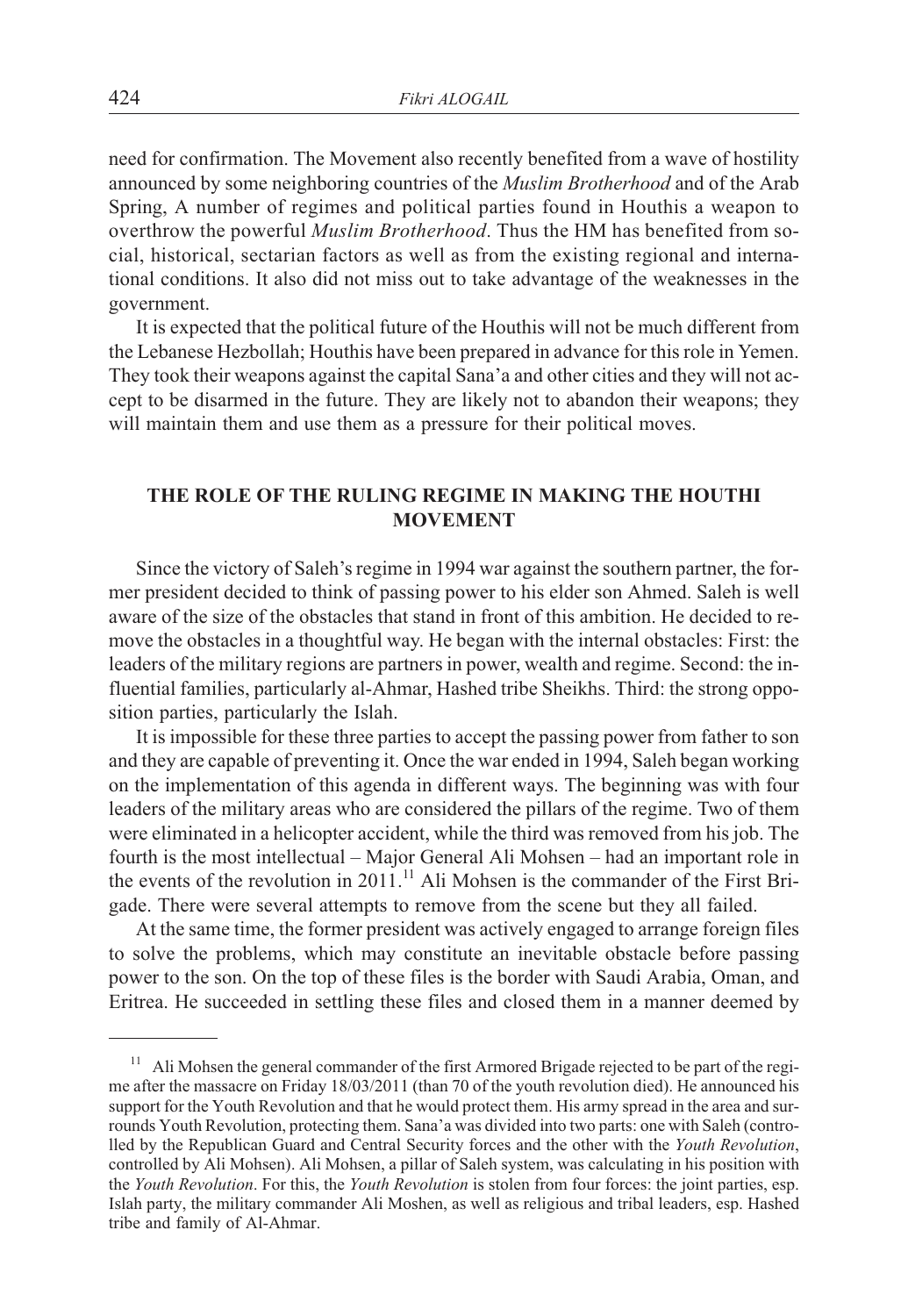many Yemenis a form of national treason. Once the border files closed, his relationship with the Americans began cooperation against anti-terrorism. Then he returned to work on the rest of the internal barriers. He then works on clearing the national institutions, starting with the army and security institutions and ending with parties and other civil institutions. His policy is to weaken the national institutions that he does not guarantee their loyalty to him and his family. He created alternative institutions that are loyal to him and his family and provided them with full support.

Saleh established brigades of the Republican Guard on the ruins of the national army and handed it to his elder son (Ahmed). He established a central security on the ruins of public security and gave it to his nephew (Yahya). He established the national security on the ruins of the Political Security and gave it to another nephew (Ammar). He tore the rest of the old national army into different parts and kept some brigades with his partner Ali Mohsen, who has been a big stumbling stone to Saleh. For this it was necessary to find a way to remove him. For that Saleh worked on the establishment of an armed sectarian and political movement to get rid of the rest of his opponents as part of the internal barriers. This was the HM.

The HM for Saleh is a multi-purpose movement; it was a tool to exploit Saudi Arabia; he used when needed. It is also a contrary ideology of the *Muslim Brotherhood* – his most dangerous opponents. It is also the ideal way to destroy what is left of the old national army that he does not guarantee its loyalty to him. It is above all the trap that his opponent Ali Mohsen is falling in.

The opponents of Saleh are fully aware of his plans. It seems that there was a secret agreement of an alliance between the three big parties: Major General Ali Mohsen, the leaders/Sheikhs of Hashed tribe, the most powerful Yemeni tribes, and the Islah Party (the *Muslim Brotherhood*).

This was not the only manifestation of the destruction of the national institutions. The destruction and devastation caused by that regime reached even the cultural and ethical values. A number of groups and gangs (that are mercenary in nature) were encouraged under different forms and names. The social values that may stand in the way between him and his goal to pass power to his son were weakened. The weak and unqualified hold important positions as supporters. The educational process at all levels deteriorated and the quality is lowest. The HM benefited from this situation.

Saleh permits the Houthis to extend their control over the city of Saada and other regions. He facilitated the way for them to take over army camps that are loyal to his son, Ahmed. He also facilitated their access to heavy weapons and military equipment. He stops supporting the tribal forces that reject the Houthis and put them in a weak position, making them leave their areas fall into the hands of the Houthis without resistance.

Based on the foregoing analysis, it is possible to that there is alliance between the Houthis and Saleh (the previous enemies). It is a kind of secret understandings and common interests, which were imposed on the two parties to agree on identifying the real enemy of each at this stage: the Sunni Islamists of all factions for the Houthis but the Islah Party is the enemy of Saleh.

Many people know that the Sunni Islamists, particularly the Islah Party (Muslim Brotherhood), are the ones who able to stand in front of the Houthis since they have the political and intellectual agenda that is followed by the Sunni majority of Yemen even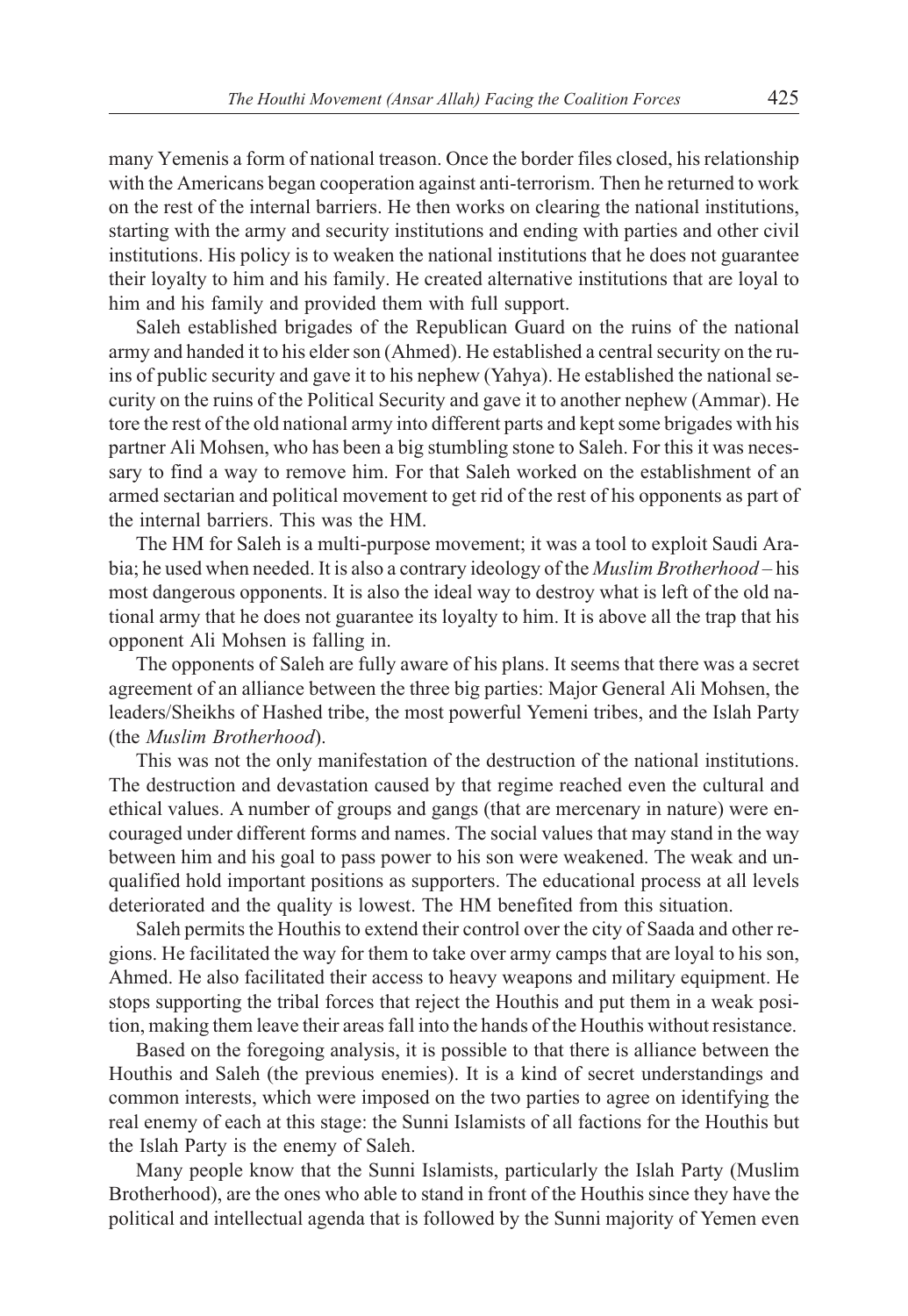in the areas controlled by the Houthis. Ali Mohsen was the leader who was to overcome the HM militarily but Saleh intervened each time and stops the war. Saleh appointed a governor who for Saada who is pro-Houthis and spent hundreds of millions to satisfy the Houthi leaders but they used the money to arm themselves before the launch of the second war.

The audio recording of Saleh is the concrete evidence against him, proving the existence of a close and tight coordination between the Houthis and Saleh. This could partly explain partially the recent events in the country and how the Houthis control the Yemeni state, including the capital Sana'a.

#### THE FALL OF SANA'A **THE FALL OF SANA'A**

The timing of the fall of Sana'a in September 21, 2014; this is five days before the date of the revolution against the Imamate in 1962 was carrying a clear indication of the intent against the Republic system and its leaders who captured the throne from the hands of the ruler of the Hashemite family. The Houthis in their channels show that the Revolution in 2011 is their own revolution. They show they are the ones who suffer major injustice of the former regime. They refused to lift their tents from the Change Square at Sana'a University after the political concession and the formation of a national unity government; suggesting that the goal for them in Sana'a has not ended yet.

After two years of the revolution in 2011, where Saleh's regime accepted the political solution, the Houthis begin their military movement towards Amran, citing various pretexts. Amran fell in their hands after they were able to besiege the military brigade there. With the help of some military forces in the government and some officials the Houthi took over the military camp. The camp was betrayed from the military forces loyal to Saleh. The commander of the military camp was killed by the Houthis. The next target is Sana'a the capital, which fell into their hands without any resistance except for some fighting with armed forces from the Fourth Division and some Islah militias. But there was no official resistance from the armies in Sana'a. During these events the UN envoy bin Omar<sup>12</sup> was in Saada having dialogue with Abdul-Malik al-Houthi and he was preparing the document of peace and partnership, which was signed by all political parties in the next day of the fall of Sana'a.

Then other cities fell in their hands without any military resistance but when al-Houthi militias reached the Shafi'i areas in the south, there was a rapid decline for the Houthis for they do not have community acceptance. The political game between the conflicting forces led to decrease in the Houthis popularity and fighting intensified and continued till the time of writing this article.

The political analysis shows that the Houthis are only a tool in the recent events; they are used by Saleh and his son. Although the rebels were supporters of the revolution of 2011 to force Saleh to give up power, but they allied with him since he still re-

<sup>&</sup>lt;sup>12</sup> He staved in Saada for 3 days and returned to Sana'a after it fall in the hands of Al-Houthi, the majority of Yemenis believe that the role played by the UN envoy was negative and works to legitimize what Al-Houthi movement is doing.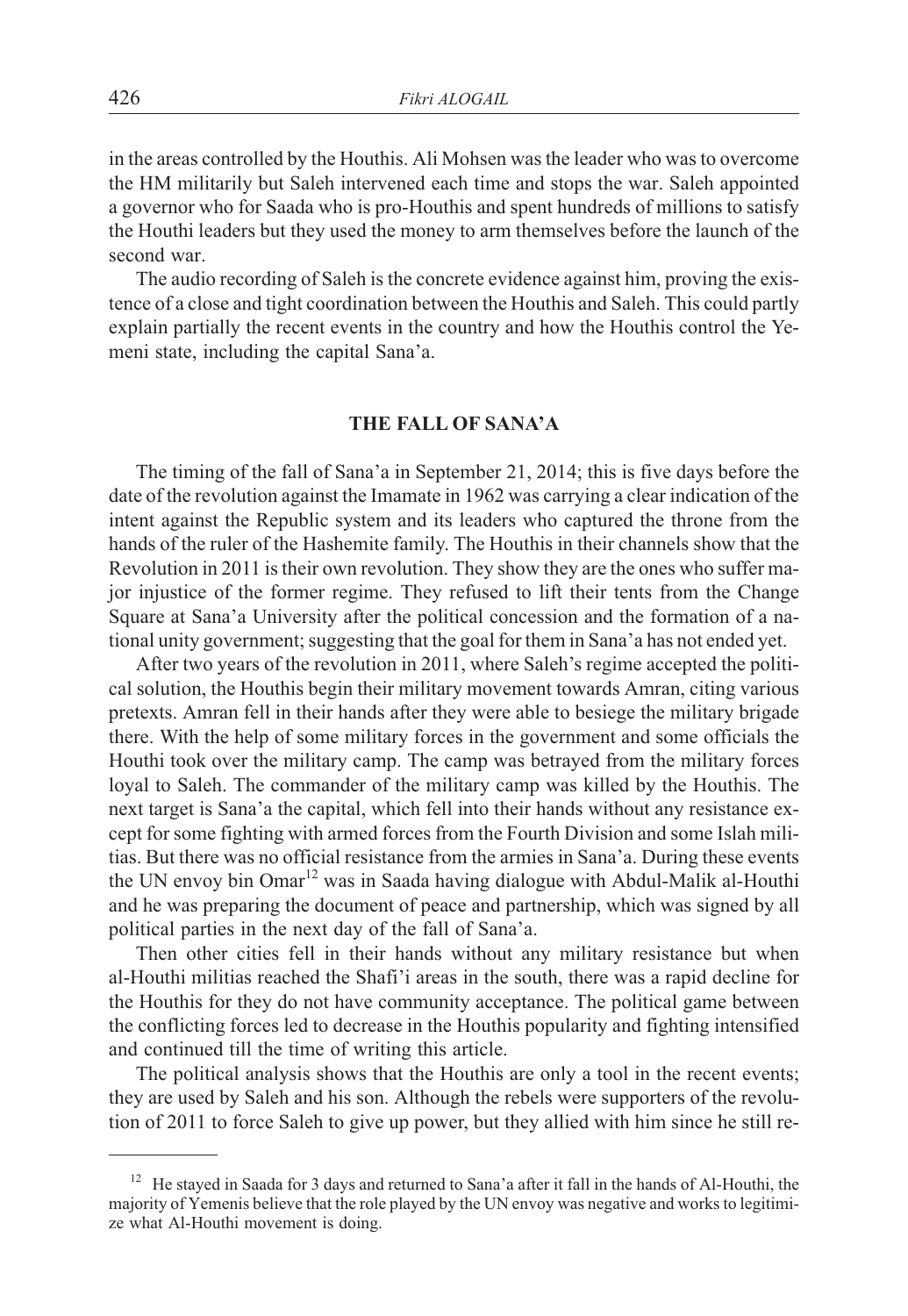tains ties with tribes and military leaders. He also has some support the general public. As a result of this alliance, the Houthis managed to invade Sana'a and other provinces. There is an apparent triumph for the Houthis but in fact it is the return of the former regime but in a different way.

The HM has benefited from several external and internal factors: the Iranian support and from the Gulf who sought to weaken the *Muslim Brotherhood*. They benefited internally from the failure of the Government of Basendwah and its allies, who try to defend the decision to lift subsidies on oil.<sup>13</sup> The HM presented themselves apparently as the power that stands by the demands of the majority of the Yemeni people. They were supported by Saleh and his supporters.

The Houthis capturing of Sana'a made an end for the turbulent transition period. The Houthis seem to overthrow the government and the *Islah Party* that supported it to replace this force and take its position.

#### **EVENTS AFTER THE FALL OF SANA'A EVENTS AFTER THE FALL OF SANA'A**

The Houthis widen their expansion to several provinces under different pretexts: implementation of the national dialogue outputs, implementation of the contents of the document of peace and partnership, modification of the constitution draft, the fight against al-Qaeda. The Houthis came into conflict with the country's legitimate president Hadi and the Government that was newly formed. The armed confrontation with the presidential security guards around the President House on Monday 19/01/2015 was not to remove the president but to make him imprisoned in his house. They force him to make decisions and appoint a vice-president and important leaders in the state – they were mainly from the Houthis in order to increase their influence on the country. The confrontations resulted in the resignation of the President Hadi and the Government led by the Prime Minister Khaled Bahah on Thursday, January 22, 2015.

These resignations put Yemen in a political vacuum, where the Houthis did not expect. They want the continuation of the legitimate President Hadi because they will be able to transfer power in a legitimate manner, especially as they seek to impose appointments make them hold all government, including the appointment of a Vice-President who will be according to the Yemeni Constitution, the president the country if the president stepped down, i.e. they wanted to transfer power to themselves. They wanted not to withdraw the local or international to what they do.

The resignation taken by President Hadi and the government disturbs the Houthis' plans. The Yemeni Constitution states that the Parliament is to decide the resignation of the president within 30 days but there was disagreement between the political parties who were unable to hold a meeting to decide on the request of resignation.

On Friday, February 2, 2015, the Houthis issued a *Constitutional Declaration*<sup>14</sup> that was faced with local and international rejection and concern. This includes termi-

<sup>&</sup>lt;sup>13</sup> The government has issued a decision to lift subsidies for petroleum products during that period.<br><sup>14</sup> The Houthis claim that "constitutional declaration" was in part a response to the pseudo-negotiation process which is designed to extend the crisis and not to resolve it. The Houthis think this nego-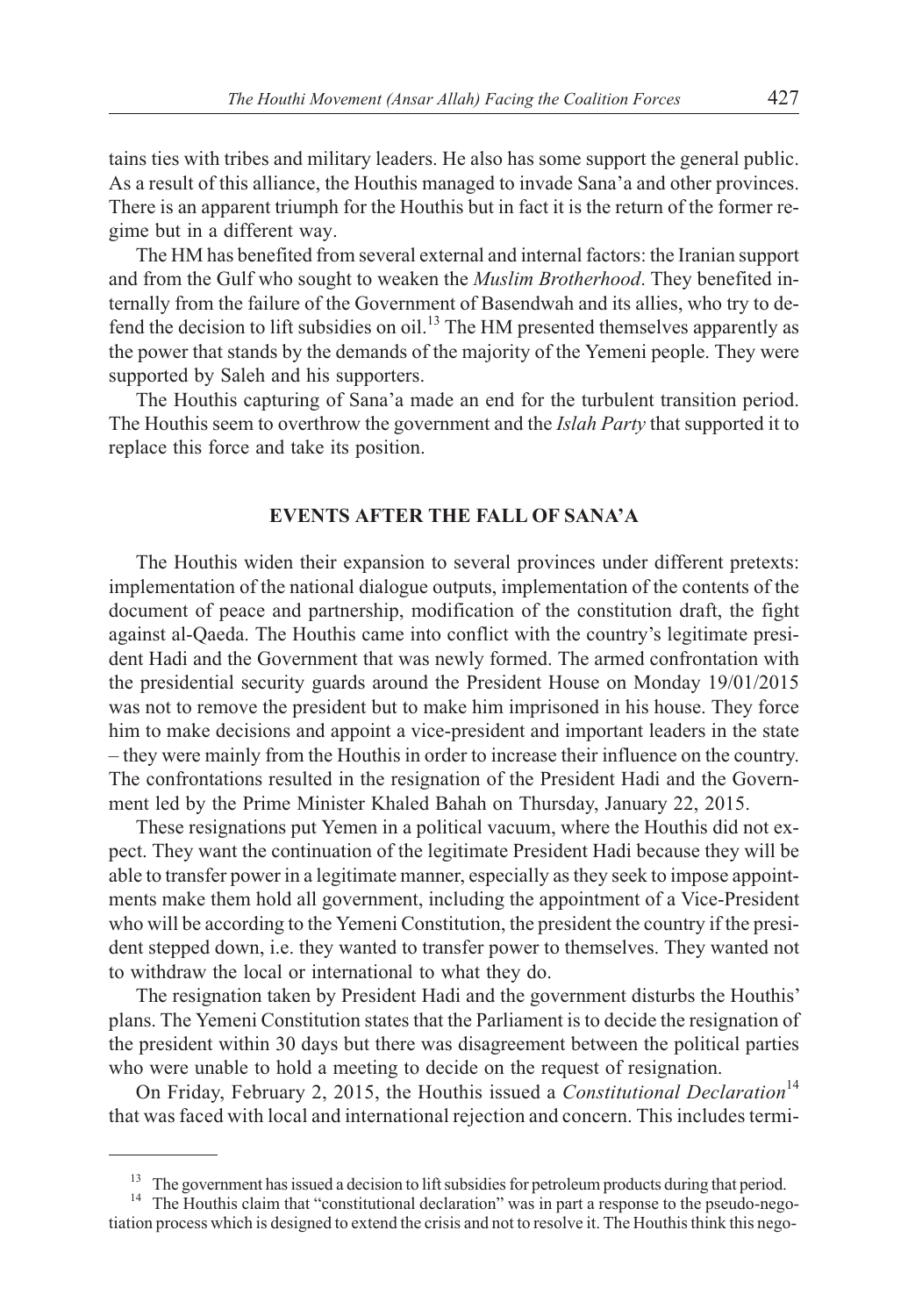nating the parliament existence and imposing a Presidential Council for a transitional period of two years. This council consists of five members where they appointed one of them as a leader. They formed a security committee and put the fate of Yemen in their hands. The reference they say is their revolutionary committees; they ignored the Yemeni constitution, which states that the speaker of parliament is the one who should be a temporary president. (The Parliament legitimacy was supposed to end before two years). They eliminated other political forces of their democratic right to be part of the government. This expanded the circle of rejection of this Declaration at different levels: local, regional and international. The rejection of this declaration from all political parties, including the *General People's Congress*, led by Saleh their ally. There were demonstrations against the *Constitutional Declaration* in Sana'a, Taiz and Ibb. A number of governorates in the south and middle of Yemen, including Aden and Taiz that they will not receive orders from the Houthi authority in Sana'a. There was quick response from the international supporters of the transitional phase. Because of what it called security concerns, the US embassy suspended operations and evacuated staff. On February 15, 2015 other countries evacuated staff: the European Union, the United Kingdom, France, Germany, Saudi Arabia, and the United Arab Emirates.

On Friday, February 20, 2015, President Hadi managed to escape from his house arrest though his house in the capital Sana'a was besieged by the Houthis to Aden after weeks of house arrest. After hours from arriving to Aden (i.e. on Saturday, February 21, 2015), President Hadi issued a statement restoring the legitimate authority of the president and he accused the Houthi with a coup. He said in a speech that all the steps and appointments that had been taken from September 21, 2014 and after are invalid. He invited the National Dialogue Committee to meet in Aden or Taiz till the Houthi militias go out of Sana'a. He announced Aden a temporary capital of Yemen.

He began to form an alliance against the Houthis from different social layers including al Herak (Southern Movement)<sup>15</sup> and the People's Committees from Abyan (his hometown), Shabwa, tribesmen and other political leaders. Most of these alliances are from the south and Shaafa or Sunni areas in the north of Yemen. Despite the conflicting accounts that describe the escape of President Hadi from his besieged home in Sana'a, the return of Hadi to power has changed the political equation as the Minister of Information in the resigned government Nadia al-Saqqaf said on her *Twitter* page. The resignation of President Hadi confounds the Houthis and their allies; his sudden escape caused confusion to the Houthis. The return of President Hadi to power from Aden has large implications for the Yemeni political scene.

Thus Yemen was divided between the north part of which is controlled by Houthis and the Alliance of Hadi who are anti-Houthis in Aden. Then the Houthis backed by the Republican Guard in Aden, Taiz, Lahj, Dalea, Shabwa moved under the pretext of

tiation prolongs the political, economic and security crises. They are the force on the ground will carry<br>responsibility.<br><sup>15</sup> ALHerak is a movement in the south which calls for greater autonomy for southorn Yoman or

Al-Herak is a movement in the south which calls for greater autonomy for southern Yemen or independence from the north.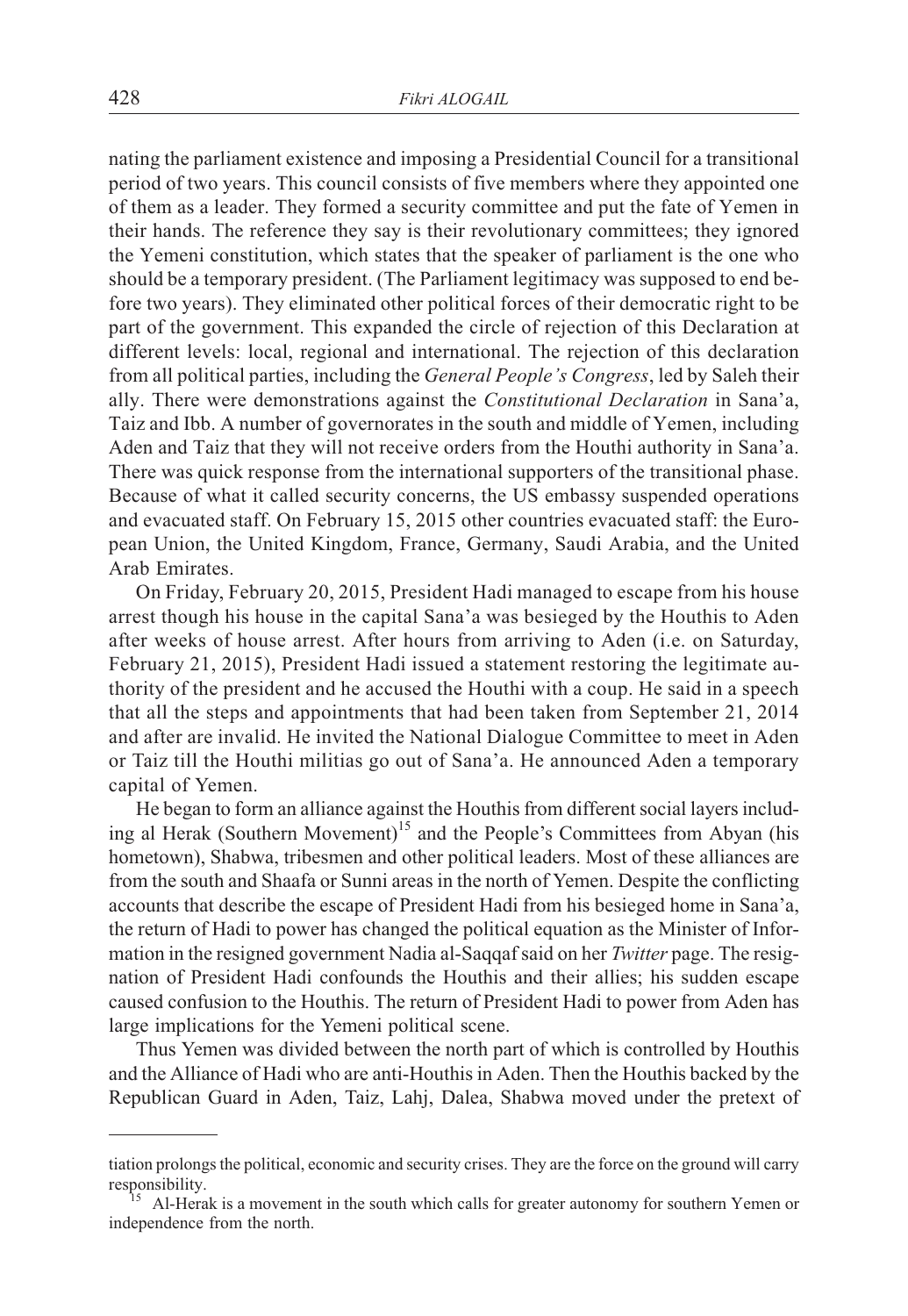fighting al Qaeda. They threatened to capture Aden, after taking control of Al-Anad Military Base. They captured the Defense Minister Al-Subaihi; President Hadi escaped from Aden.

The dialogue was announced in Doha by the representative of the UN Bin Omar while war was going in Aden. But the Minister of Foreign Affairs appointed by Hadi announced that there would be no more dialogue in the light of the rush move of the Houthis to overcome the south. He called for military intervention by the GCC.

The Saudi Arabia-led military intervention under the *Determination Storm* was coordinated with the GCC, Egypt, Jordan, Morocco, etc. The available space for negotiation between the Yemeni parties is limited, especially with the HM rejecting to go to dialogue and their insistence to continue was in the south. Oman may be one of the possible locations since it is the only country in the GCC that did not publicly support military action. It is a useful channel that can be used to stop the escalation and end the war to reach a political solution.

#### **Bibliography**

"Al-Akhbar", 7.04.2008. "Al-Arabia.net", 10.05.2015. "Al-Sharq Al-Awsat" (2007), No. 10321, 2.03.2007. "Eylaph", 28.05.2007. General People's Congress web site, 3.06.2007.

#### **ABSTRACT**

The unrest prevailed in the Arab world during and after the Arab Spring and the escalation of the rivalry between Iran and Saudi Arabia made all parties feel reluctant to make concessions to reach a settlement. The challenge for the Yemeni negotiators is to find a path to stop the escalation, despite the outbreak of fighting in several places. The local parties, which would be the biggest loser, should be supported to reach some agreement. This is because a proxy war which is sectarian in nature will not create victors. Thus a political settlement would be less costly to achieve reasonable goals.

Ideally, escalation could occur through a cease-fire mediated and watched by the Security Council. Then negotiations under the auspices of the United Nations and with the support of the GCC could be resumed to reach a settlement on the most pivotal issue: the executive authority. A GCC, especially Saudi Arabia, could help settlement by encouraging Hadi to accept a minimum collective leadership. An even better solution is for Hadi to resign to reach an acceptable agreement on a large scale for the establishment of an executive authority. The Sultanate of Oman, being more neutral could to be a potential place for the negotiations; it would be even good to assist in managing the negotiation If the parties were able to settle the issue of the presidency and stop the escalation, Yemenis can move then to negotiate details about power-sharing before the election and put a framework to address the state structure. The progress that has been made already in negotiations indicates there is a possibility for a reasonable solution.